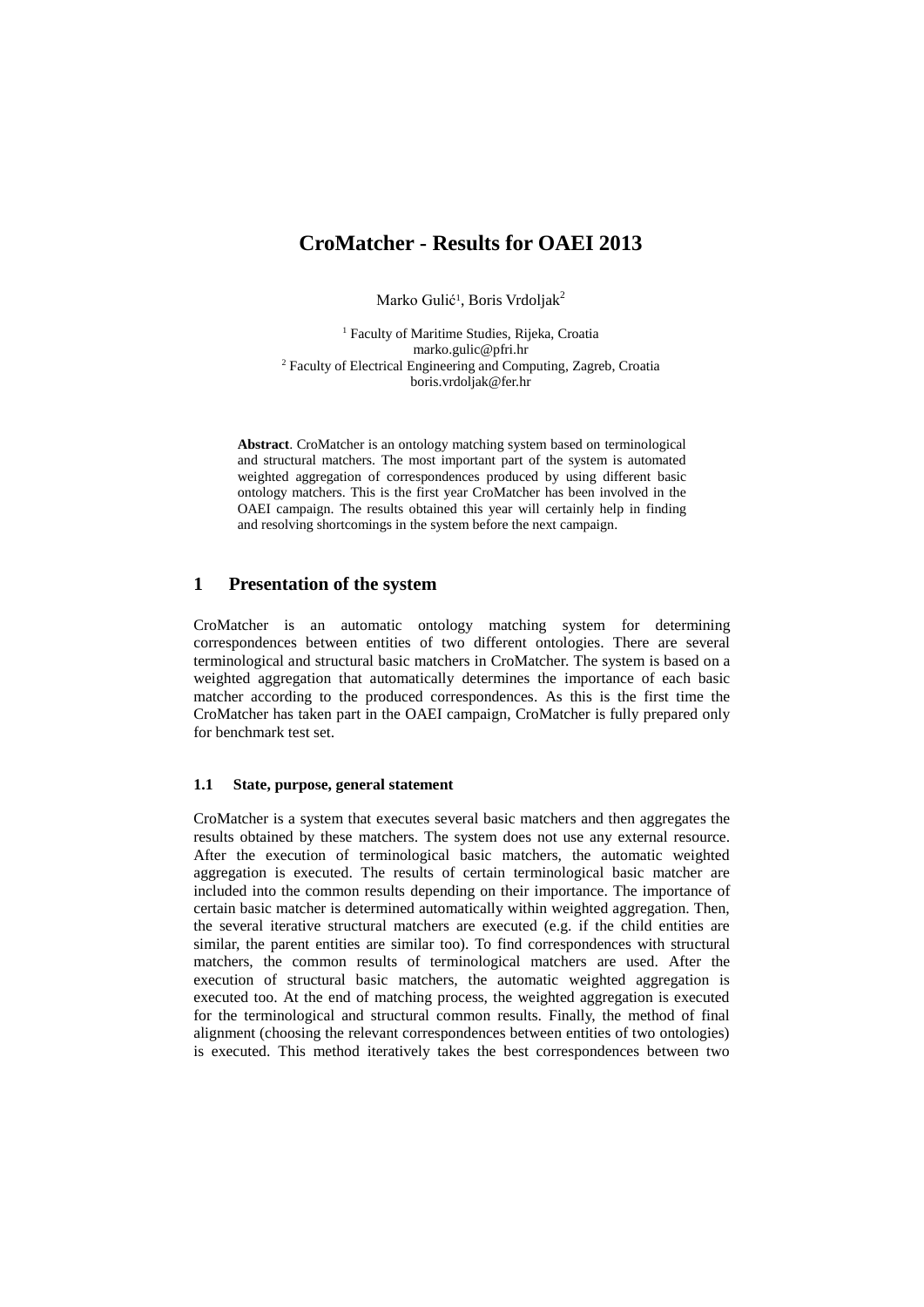certain entities into the final alignment. Each entity can be related just to one entity of other ontology.

### **1.2 Specific techniques used**

In this section, the main components of the CroMatcher will be described in details. The workflow and the main components of the system can be seen in the Fig. 1. The CroMatcher consists of the following components:

1. **Data extraction from ontologies** - the information of every entity is extracted from given ontologies. After extraction of all data about certain entity, all textual data is normalized by tokenizing into set of tokens, and removing stop words.



Fig. 1. The workflow and the main components of the Cromatcher

### **2. Terminological matchers:**

- Matcher that compares ID and annotations' text of two entities (classes or properties) with the bi(tri)gram matcher (tests how many bi(tri)grams, i.e. (substrings of length 2, 3) are the same within two names, e.g. FTP and FTPServer have 2 bigrams - FT and TP) [1]
- Matcher that compares only label (or entity's ID if the entity does not have label) of two entities (classes or properties) with the bi(tri)gram matcher
- Matcher that compares textual profiles of two entities with TF/IDF [2] and cosine similarity [3]. A profile of class entity contains annotations of actual class entity (and all sub classes) and annotations of every property whose domain is actual class. A profile of property entity contains annotations of actual property entity and all sub properties.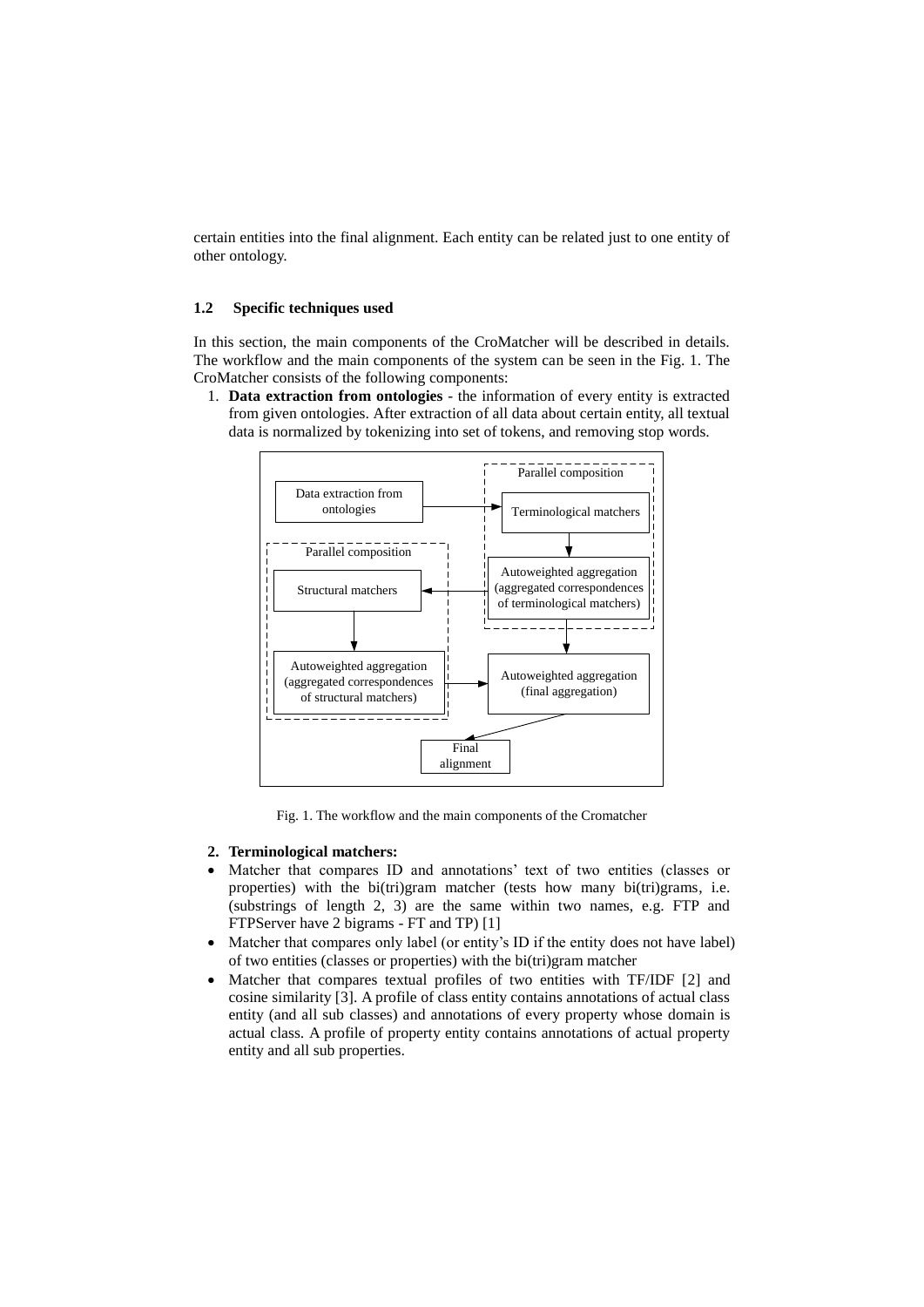- Matcher that compares individuals of two entities with TF/IDF and cosine similarity. An individual of class entity contains individual values of actual class entity and individual values of all subclasses. An individual of property entity contains individual values of its range class entities.
- Matcher that compares extra individuals of two entities with TF/IDF and cosine similarity. An extra individual of class entity contains individual values of first super class of actual class entity. An extra individual of property entity contains individual values of its domain and range class entities.
- Matcher that compares some general data about the entities. A general data of class entity contains number of object (data) properties, number of restrictions and number of sub (super) class entities. A general data of property entity contains number of sub (super) property entities, number of domain class entities. More similar the general data, there is the greater correspondence between entities.

### **3. Structural matchers:**

- Matcher that compares the similarity between super entities (classes or properties) of currently compared entities. If the super entities are similar, compared entities are similar too. The matcher is executed iteratively and it ends when the correspondence value of compared entities stops changing. In each step, the new correspondence value of compared entities is calculated by summing 50% of the previous similarity value and 50% of the similarity value between super entities.
- Matcher that compares the similarity between sub entities (classes or properties) of currently compared entities. If the sub entities are similar, the compared entities are similar too. The matcher is executed iteratively and it ends when the correspondence value of compared entities stops changing. In each step, the new correspondence value of compared entities is calculated by summing 50% of the previous similarity value and 50% of the similarity value between sub entities.
- Matcher that compares the similarity between properties (and its range classes) that have the currently compared classes as their domain. A part of matcher for similarity between properties compares domain classes of properties.
- Matcher that compares the similarity between range classes of currently compared properties.

### **4. Autoweighted aggregation for parallel composition of basic matchers:**

After the execution of terminological and structural matchers, the results of these matchers have to be aggregated together. In our system, we used a parallel composition of matchers for integration of multiple matchers. The main problem in parallel composition is how to aggregate the results obtained by every basic matcher. Weighted aggregation is one of the methods for aggregation of matchers [4]. This method determines a weighted sum of similarity values of the basic matchers and needs relative weights which should correspond to the expected importance of the basic matchers. The problem is how to determine the importance of every basic matcher. Our automatic Autoweight method proposed in [5] automatically defines the importance of various basic matchers in order to improve overall performance of the matching system. In this method, the importance of certain basic matcher is specified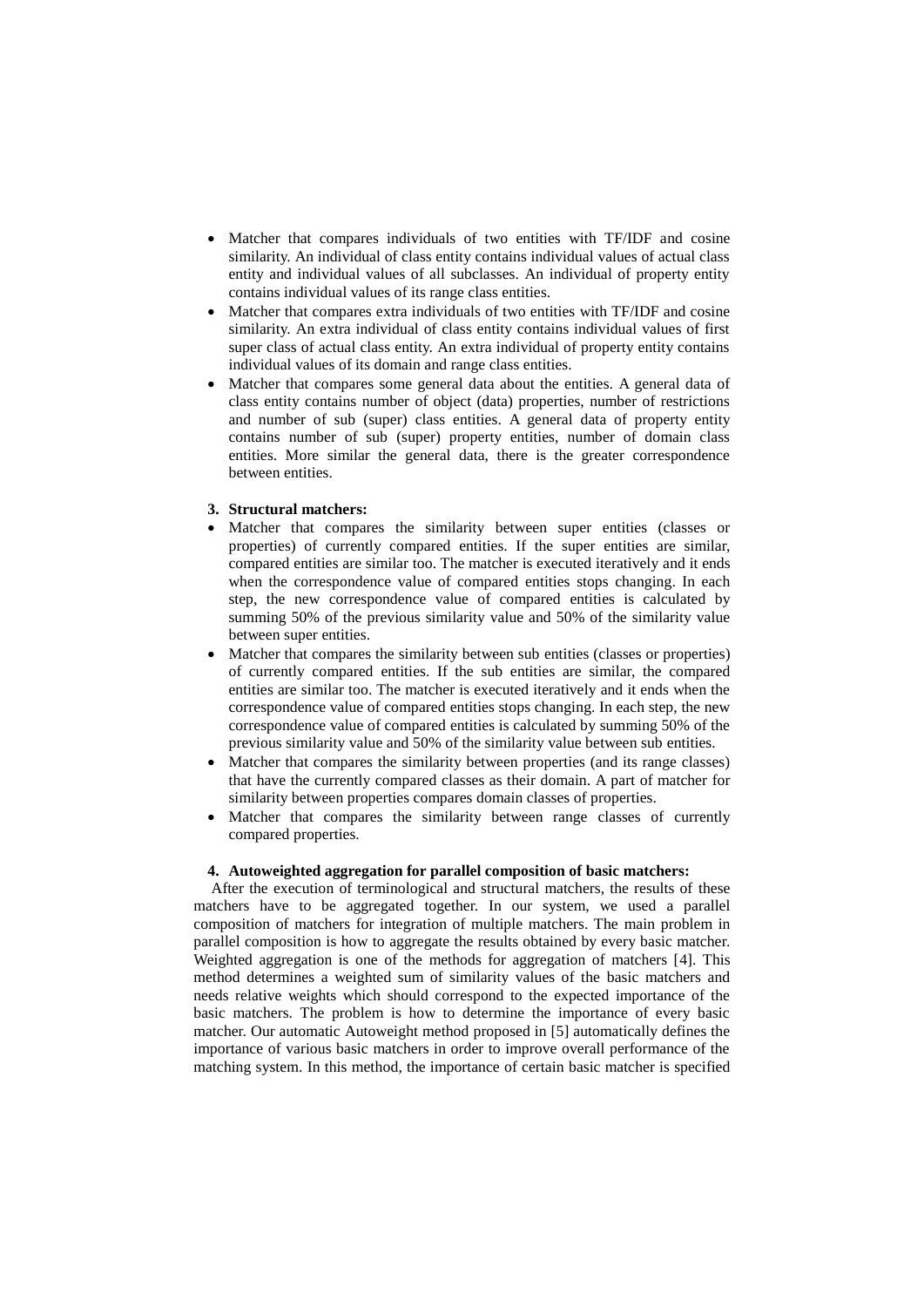by determining the importance of individual best correspondences (greatest correspondences between two entities in both directions of mapping, as those correspondences are the most relevant) within the results obtained by that matcher. The importance of a certain correspondence found within the results of a basic matcher is higher when the same correspondence is found within a smaller number of other basic matchers. The method that finds the same correspondences as all other methods does not provide any new significant information for the matching process.

#### **5. Process of final alignment:**

At the end, the selection of relevant correspondences, for inclusion in the final alignment, is executed iteratively. The final alignment includes only the greatest correspondences between entity<sub>1i</sub> (first ontology) and entity<sub>2i</sub> (second ontology). A correspondence between entity<sub>1i</sub> and entity<sub>2i</sub> is the greatest correspondence only if it has the greatest value among all correspondences in which the entity<sub>1i</sub> (or entity<sub>2i</sub>) is included. Threshold for these greatest correspondences is set to 0.15. We consider that this threshold is sufficient because the final alignment included only those correspondences that are the greatest for both compared entities.

### **1.3 Link to the system and parameters file**

A system can be downloaded from the http://www.seals-project.eu (tool identifier: e0fe95d5-943e-4652-bc53-5b36b712c9cb, version: 1.0).

### **2 Results**

In this section, the evaluation results of CroMatcher matching system executed on the SEALS platform are presented.

### **2.1 Benchmark**

In OAEI 2013, benchmark includes one blind test (biblio). In Table 1 the result obtained by running the CroMatcher ontology system can be seen.

| <b>Test set</b> | Recall | <b>Precision</b> | <b>F-Measure</b> | Time(s) |
|-----------------|--------|------------------|------------------|---------|
| Renchmark       | .82    | Ο5               | .88              |         |

**Table 1. CroMatcher result for benchmark track**

### **2.2 Anatomy, conferences, multifarm, library, large biomedical ontologies and instance matching**

This is the first year CroMatcher has been involved in the OAEI campaign and the focus was on benchmark track. Therefore, the system had problems with other tracks because we did not manage to test the system for other tracks before the evaluation due the lack of time. This year, the ontology matching system had to finish matching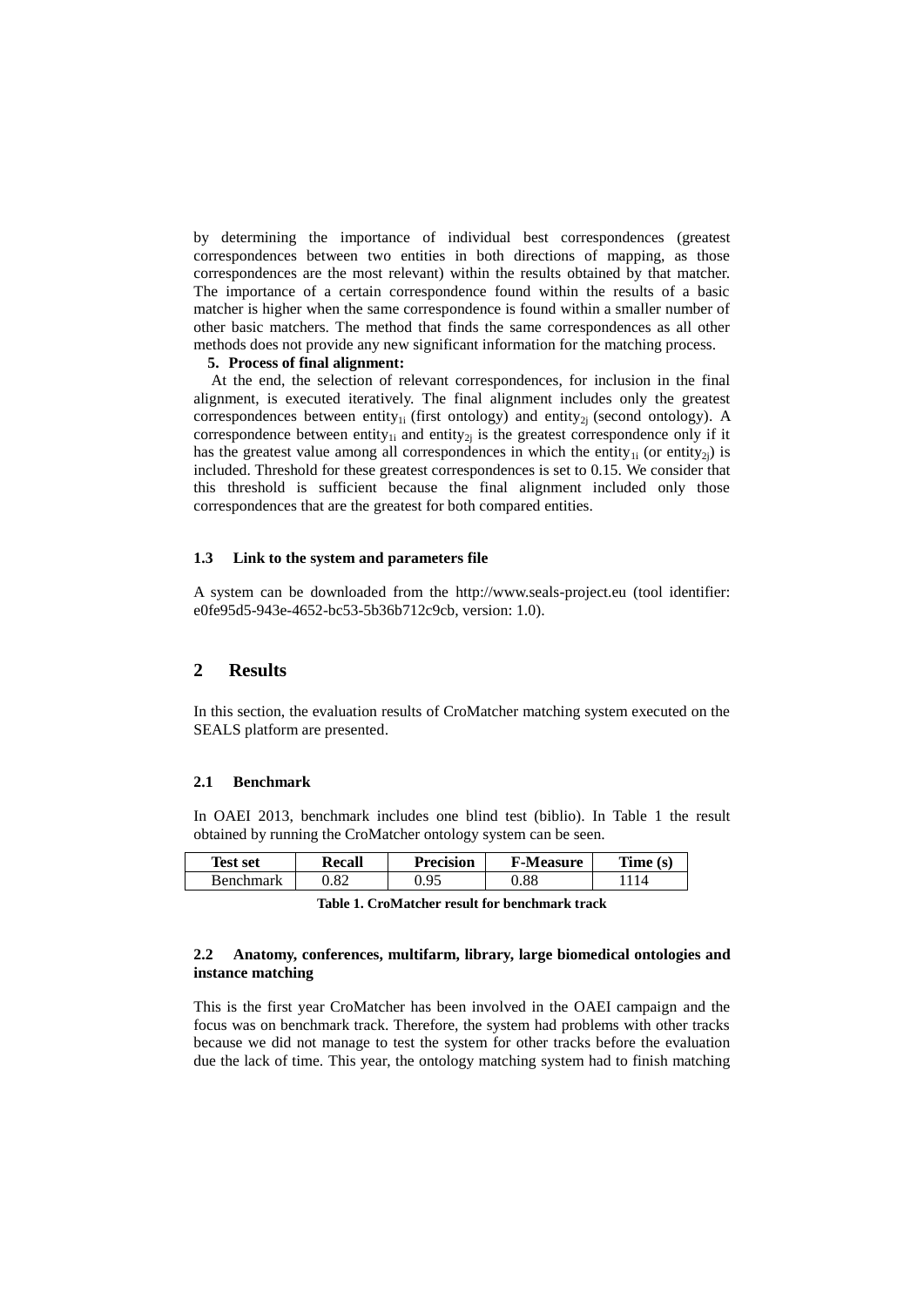the anatomy ontologies within 10 hours, and our system has not finished even after 30 hours therefore we need to speed up the system before the next OAEI campaign. In the conference track, our system was partially evaluated because it could not process several ontologies. In the multifarm, library, large biomedical ontologies, our system gave an "OutOfMemory" exception so we need to solve that problem too before the next evaluation. Regarding the instance matching, we did not participate in this track.

### **3 General comments**

As we stated before, this is the first time the CroMatcher system participates in the OAEI campaign. We are very pleased that our ontology matching system was evaluated on the SEALS platform because this way we could compare our system with existing systems. There are many different test cases and we think that these test cases will help us to improve our system in the future.

### **3.1 Comments on the results**

Our system shows great results in benchmark track. Considering the fact that the benchmark track contains the largest number of ontologies in which the different parts are missing, we can conclude that our system performs well but only while matching small ontologies like these in the benchmark track. While matching big ontologies (thousands of entities), our system is quite slow and it cannot handle big ontologies yet.

### **3.2 Discussions on the way to improve the proposed system**

We will have to find faster measure than TF/IDF to compare different documents of entities. Also, we will have to store the data about the entities in a separate file instead in the java objects in order to reduce the usage of memory in the system.

## **4 Conclusion**

The CroMatcher ontology matching system and its results of evaluation on different OAEI track were presented in this paper. The evaluation results show that CroMatcher successfully matches small ontologies but it has problems dealing with ontologies that have a large number of entities. We will try to solve this problem and prepare the system to be competitive in all OAEI tracks next year.

## **References**

1. Euzenat, J., Shvaiko, P.: Ontology matching. Springer, 2007.